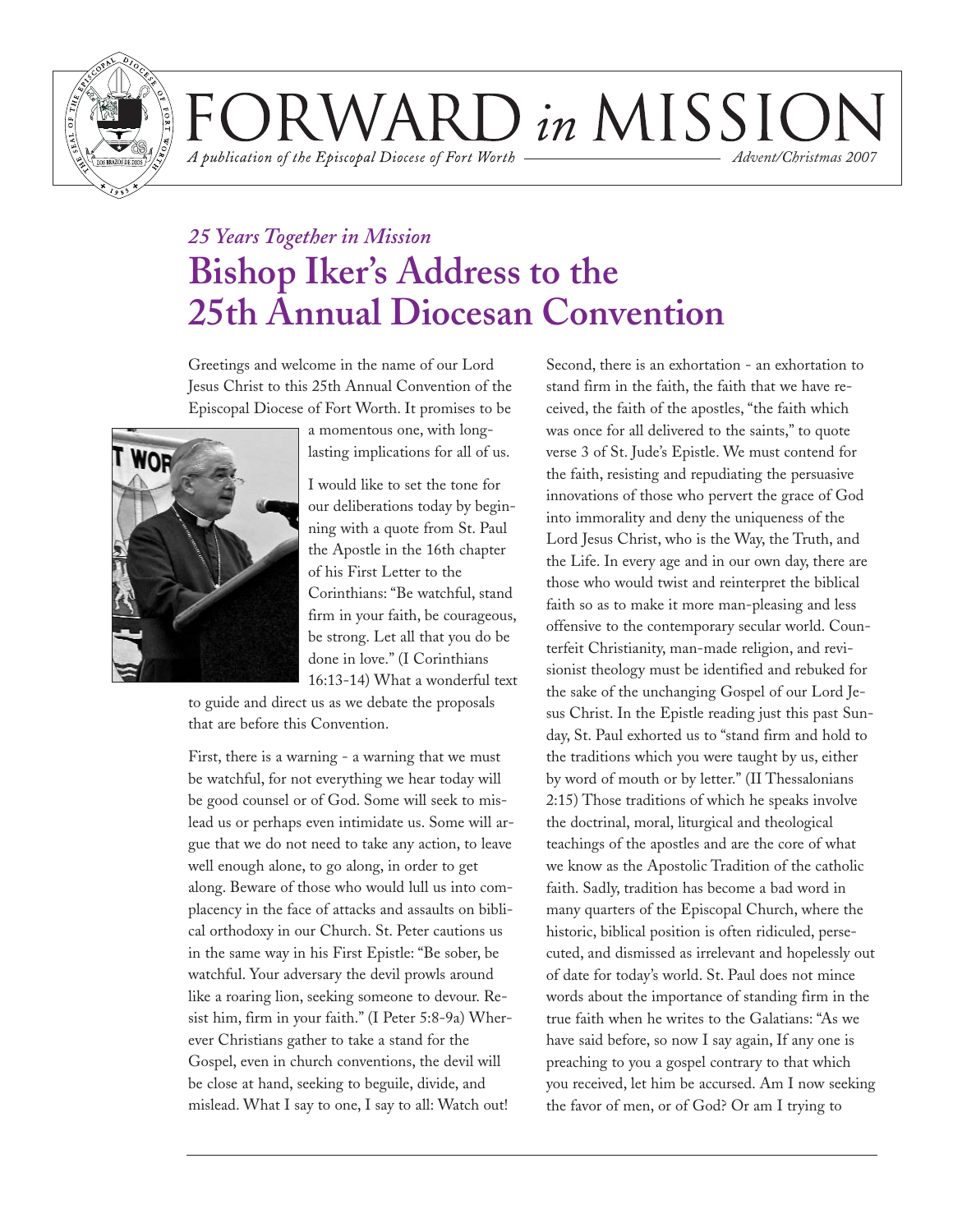please men? If I were still pleasing men, I should not be a servant of Christ." (Galatians 1:9-10) Let us today take a strong stand to remain firm in the faith we have received.

Third, there is the call for us to be courageous and strong. This is never easy, my friends, especially when we are faced by angry opponents and threats of retaliation. This Convention is being very carefully watched today, to see if we have the courage of our convictions. Are we willing to stand up and be counted when threatened by litigation and lawsuits?

*"Let us today take a strong stand to remain firm in the faith we have received."*

When warned of inhibitions and depositions? When intimidated with threats of replacement strategies to remove entire Standing Committees, replace the legitimate diocesan authorities, and indeed even to reconstitute new, shadow Conventions in place of the current, constitutional one? Let our "yes" be "yes," and let our "no" be "no," not a garbled yes and no at the same time.

Let us not lose our will to stand for conscience and truth, whatever the consequences or the cost. Dare to be a Daniel! Dare to stand alone, if need be! But we are not alone; we are together.And there are many others who stand with us and who look to us, having made a stand on many previous occasions, when all the threatening and intimidating and ridiculing is done – to stand firm in the Lord Jesus Christ, with courage and boldness, and perseverance, not in our own strength, but strong in the grace and the power of the Holy Spirit of God. What better words for the clergy and laity of this diocese than the word of God to Joshua: "Be strong and of good courage; be not frightened, neither be dismayed; for the Lord your God is with you wherever you go." ( Joshua 1:9) It was a time such as this, a time of choice about the future, a time of anxiety about what lies ahead, a time to decide to leave the past behind and move forward, that Joshua put it to the people of Israel before entering the Promised Land: "Choose this day whom you will serve…but as for me and my house, we will serve the Lord." Choose this day, Fort Worth, choose to make and secure a spiritual future for your children and your

grandchildren in the church of tomorrow. Be courageous and strong, and don't look back!

Fourth and last, there is the earnest appeal – "let all that you do be done in love." Let our watchfulness be done in love, even love for our enemies and our persecutors. Let our firmness in faith be matched by our commitment to love – love for those who oppose us, love for those who have strayed from the faith, love for members of the same household who disagree with us and differ from us. Let our courage and boldness be expressed in love for all sinners, love for those who threaten us, showing the sacrificial love of Jesus for a fallen world and for all people, created in the image of God. Let us speak the truth in love, not seeking revenge or harm to anyone, but only the glory of God, the building up of the Body of Christ, and the extension of Christ's kingdom in the world. Pray God that our debates and decisions this day may be marked by the love of Jesus Christ. The Apostle Paul reminds us: "Love is patient and kind; love is not jealous or boastful; it is not arrogant or rude. Love does not insist on its own way; it is not irritable or resentful; it does not rejoice at wrong, but rejoices in the right. Love bears all things, believes all things, hopes all things, endures all things." (I Corinthians 13:4-7) Whatever comes of our decisions today, let us debate in love, decide in love, and deal with one another in love, as we face the consequences of choices we must make.

It is within this biblical and spiritual context, then, that we consider the weighty proposals that are before us at this Convention. We are mindful that the organizing, primary Convention of a new, as yet unnamed, diocese was held 25 years ago this week, on Nov. 13, 1982, at All Saints' Episcopal Day School, here in Fort Worth. A Special Convention of the Diocese of Dallas on June 19, 1982, approved the request of the Bishop, the Rt. Rev. A. Donald Davies, to divide the Diocese in order to form a new one in the western portion. The General Convention met in September of that year and likewise concurred. As you know, Bishop Davies chose to go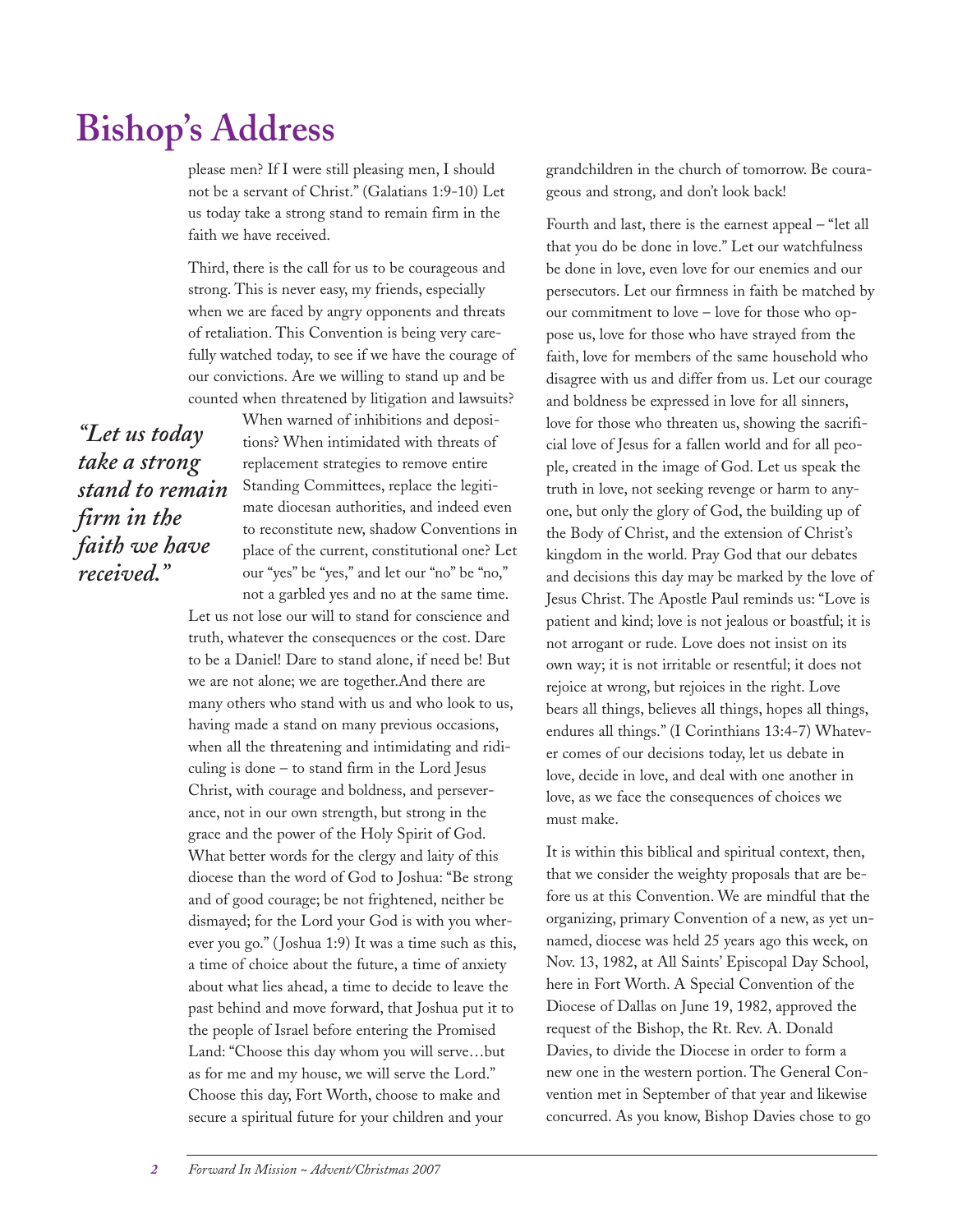

with the new Diocese and became our first Bishop, presiding at our very first Convention. A committee had suggested three possible names for the new Diocese, which up to that point had simply been referred to as "the western diocese." The proposed choices were the Diocese of Fort Worth, the Diocese of Central Texas, and the Diocese of the Rio Brazos de Dios. Canon James DeWolfe of All Saints' Church in Fort Worth suggested the name be the Diocese of the Trinity. A vote was taken, and we all know the results. We chose to be known as the Diocese of Fort Worth. Appointments were made, elections were held, and a budget was approved. A Constitution and Canons were adopted, and a resolution was approved to accede to the Constitution and Canons of the Episcopal Church, in order to "be admitted into union with the General Convention."

Before proceeding, I would like to take a moment to acknowledge and honor those who are present with us today who were participants in that historic Primary Convention held 25 years ago. Would you please stand? Thank you, and God bless you.

At issue in this Convention today are constitutional and canonical decisions about how we shall chart our course as a Diocese for the next 25 years and beyond. We are preparing a future for our children and our grandchildren. As you know, by way of background, the chancellor to the Presiding Bishop, wrote my chancellor on Oct. 19, 2006, declaring that certain provisions in our diocesan Constitution and Canons were contrary to those of the Episcopal Church and needed to be changed, or else the Presiding Bishop would "have to consider what sort of action she must take in order to bring your diocese into compliance." The following month, on Nov. 15, the Executive Council of the General Convention

received a task force report identifying Fort Worth as a "problem diocese" that needed to be monitored. On June 14, 2007, this same Executive Council declared certain constitutional and canonical amendments in this Diocese to be "null and void." Our Standing Committee and I replied by pointing out that such declarations exceeded the authority of the Executive Council, which is responsible for the program and budget of the General Convention, and that they had no legislative or judicial authority to make such a pronouncement. The Council's declaration about the legitimate legislative process in this Diocese is, in fact, null and void.

And then just last week, the Presiding Bishop sent me an open letter, that she quickly posted on the Internet, threatening disciplinary action against me if I did not prevent this Convention from acting on certain legislative proposals. I believe all of you have seen my reply. What you may not have seen is the Episcopal News Service story saying that if I did not heed her warning it would (and I quote) "force her to take action to bring the diocese and its leadership into line with the mandates of the national Church." Now hold on there a minute. I don't want to force her to do anything, but I must object to the claim that the Presiding Bishop has any canonical authority in this Diocese or any legitimate power over the leadership of this Diocese. She has no authority to bring Fort Worth into line with the mandates of a so-called "national Church." There is no such thing as "the national Church." We are a confederation of dioceses, related to each other by our participation in General Convention. From the earliest days of the beginnings of the Episcopal Church in this country, including the formation of dioceses and eventually the creation of the General Convention itself, there has been a strong mistrust of centralized authority that is deeply rooted in our histo-

*Paul, Arlington, painted a colorful banner inspired by the Convention's theme.*

*The children of St. Peter & St.*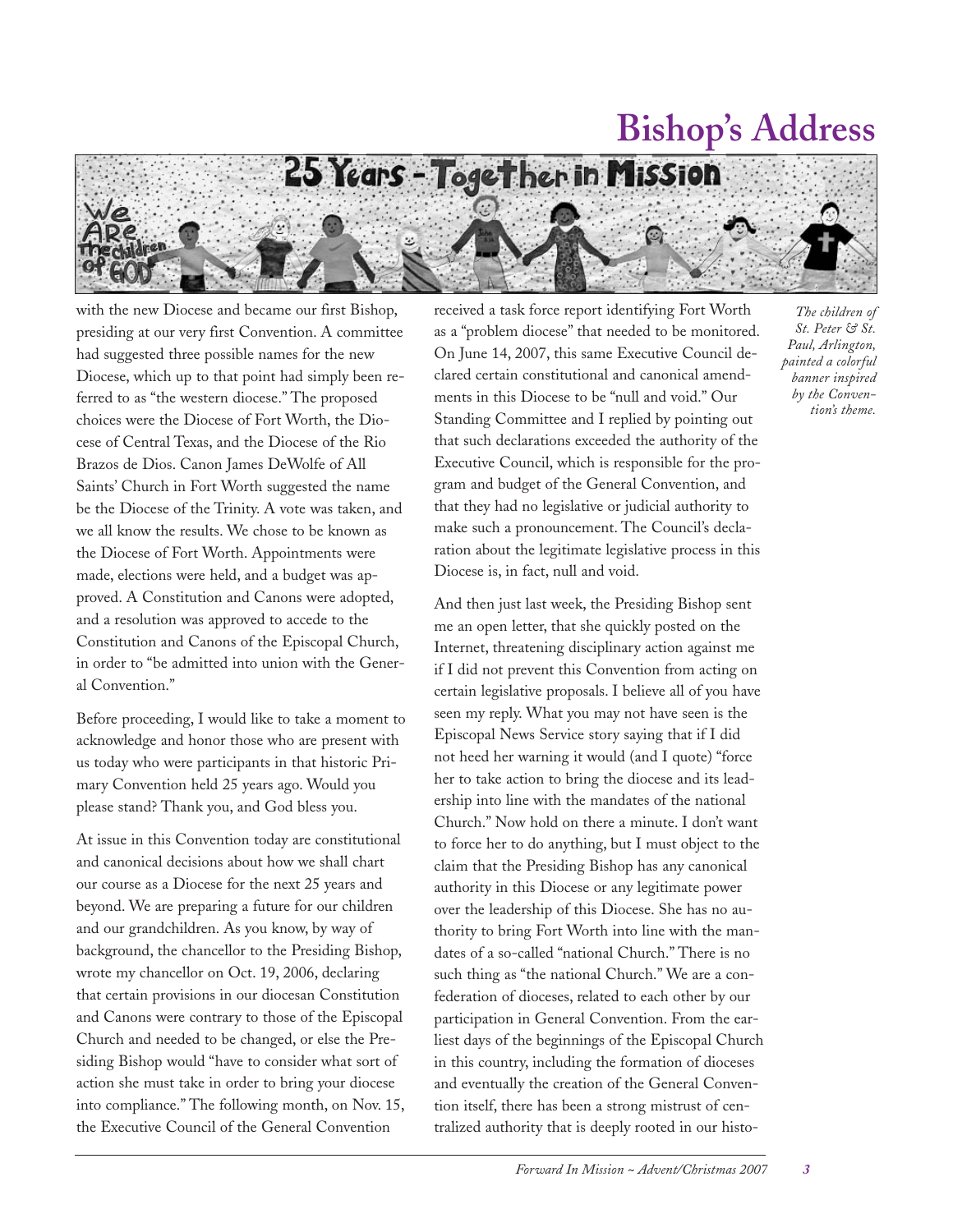ry as Episcopalians. We do not have an archbishop in this Church, who has authority over other bishops and their dioceses. Instead, we have a Presiding Bishop, with very limited canonical responsibilities, mainly administrative in nature. We must object to the tendency in recent years in this Church to create some sort of central bureaucracy at the top that



holds power and authority over the various dioceses of this Church. We do not have a curia that dictates policy and dogma in this Church. We do not have a Presiding Bishop with papal authority over us, nor do we believe in the infallibility of any bishop or any council or, indeed, of any General Convention. If I may be so bold to speak on your behalf, dear friends: the leadership of this Diocese does not need to be brought into line with the

mandates of some mythical "national Church."

Let us now turn to the first two proposals we will consider today. Proposed Constitutional Amendment A would have us delete that portion of Article 1 that stipulates that "no action of General Convention which is contrary to Holy Scripture and the Apostolic Teaching of the Church shall be of any force or effect in this Diocese." In other words, we are being asked to declare that we will conform to and obey the dictates of the General Convention even when we believe they are contrary to the Bible and to the Apostolic Teaching of the one, holy, catholic and apostolic Church.

Proposed Constitutional Amendment B addresses the issue of the ownership of church property in this Diocese. It would have us declare that all our churches are really owned by The Episcopal Church, not by this Diocese or by our parishes. It would declare that if we belong to TEC, then we are owned and controlled by TEC. Such an understanding is contrary to the Constitution of this Diocese, as it has existed since its original adoption in 1982. The title to all church property in this Diocese is held in the name of the Corporation of the

Episcopal Diocese of Fort Worth, for the beneficial use of our parishes and missions. Never once, in the entire history of this Diocese, has the Bishop, the Standing Committee, or the Board of Trustees of the Corporation ever sought (or ever needed) the consent or approval of any person or church body outside this Diocese to buy, sell or encumber any of our properties. We have never needed the authorization of any other authority, ecclesiastical or otherwise, outside this Diocese, in order to start churches, to close churches, to move churches, or even to sell churches, and we don't intend to start doing so now.

All of the other Proposed Constitutional Amendments coming before us are sponsored by the Standing Committee and are unanimously endorsed by the Committee on Constitution and Canons. Explanations and the rationale behind these proposals have been put before all of you in writing. They have been thoroughly discussed in your deanery meetings, in parish forums, in vestry meetings, and in various other formats. Today they will be debated, prayed over, and then voted upon. However, as you well know, they would not become effective until or unless they were ratified on second reading at our Annual Convention in 2008.

It is important for this Convention to remember what the Standing Committee wrote to us in September as a kind of preamble to the proposals that are before us:

"The Episcopal Diocese of Fort Worth has always been a traditional, conservative diocese, adhering to the beliefs and practices of the historic catholic faith. This means it has often found itself in conflict with decisions of the General Convention, which has continued a series of innovations in liturgy, theology, and the sacraments. For 25 years, the diocese has attempted to differentiate itself from the actions of the General Convention and its ongoing effort to revise and redefine the historic teaching of the Church on faith and morals, as revealed in Holy Scripture.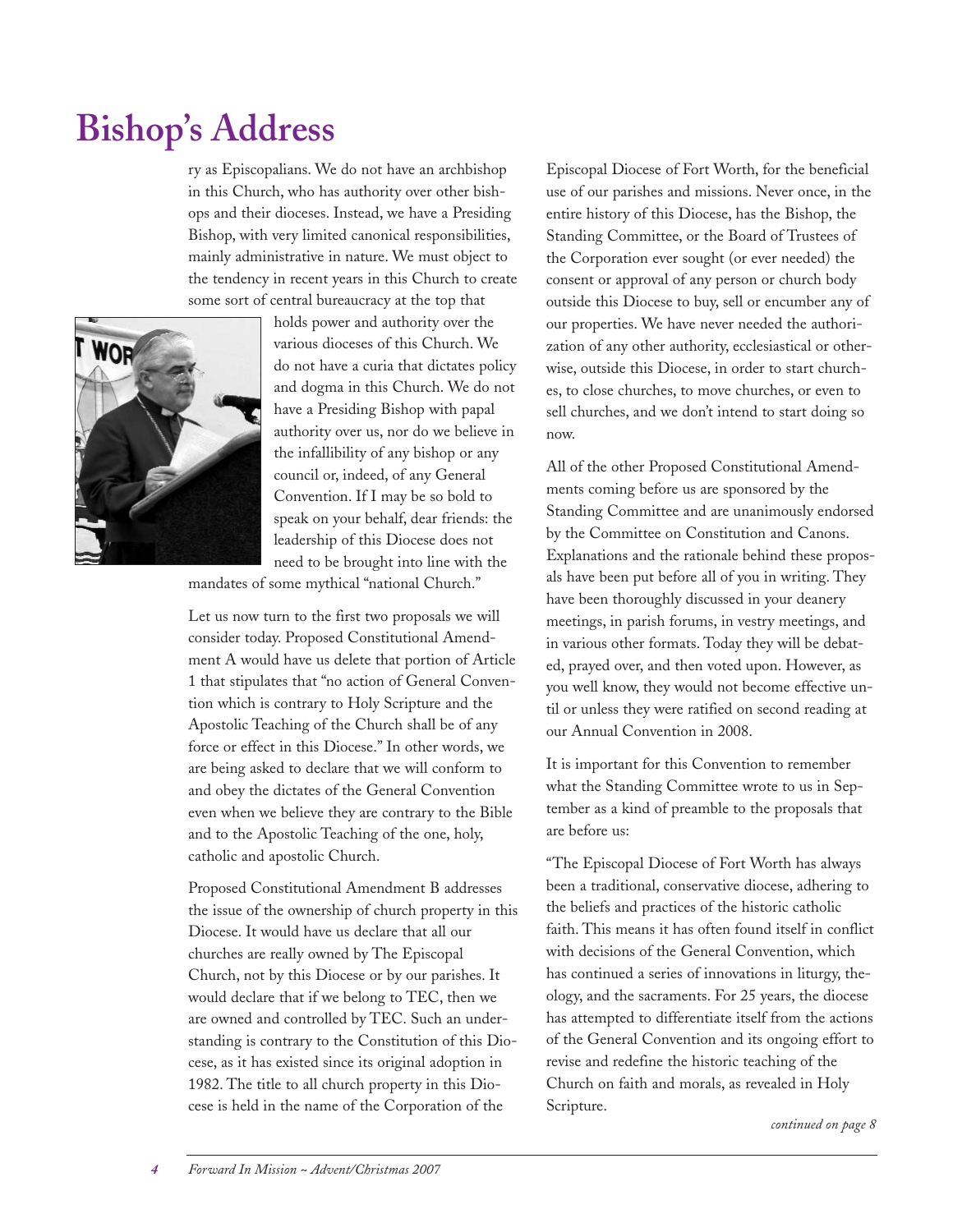### *25th Annual Diocesan Convention* **Results of elections and balloting on amendments**

*The text of all amendments is available on the diocesan Web site, at www.fwepiscopal.org, in the "Report of the Committee on Constitution and Canons." If you do not have computer access, ask your church office to print the report for you.*

- Amended Canon 32 adopted 88% clergy/82% lay
- Proposed Amendment A defeated 84% clergy/80% lay
- Proposed Amendment B defeated 88% clergy/87% lay
- Proposed Amendment C adopted 84% clergy/79% lay
- Proposed Amendment D adopted as amended (amended text is in **purple** type below)

83% clergy/77% lay

The Episcopal Diocese of Fort Worth is a constituent member of the Anglican Communion, a Fellowship within the One, Holy, Catholic, and Apostolic Church, consisting of those duly constituted Dioceses, Provinces and regional churches in communion with the See of Canterbury, upholding and propagating the historic Faith and Order as set forth **in the Old and New Testaments and expressed** in the Book of Common Prayer.

Proposed Amendment E – adopted 83% clergy/80% lay

### **Elections to diocesan offices**

*Standing Committee* Clerical member: Fr. Christopher Cantrell Lay member: Judy Mayo

*Ecclesiastical Trial Court* Fr. David Madison

*Trustee, University of the South* Kent Henning

Proposed Amendment F – adopted

83% clergy/78% lay

Second Reading: Amendment to Article 12 – withdrawn

Second Reading: Amendment to Article 13 – adopted

90% clergy/87% lay

Resolution 1 – adopted by voice vote – The Resolution thanked the Archbishop of Canterbury's Panel of Reference for its work on our appeal.

Resolution 2 – adopted by voice vote – The Resolution thanked the Province of the Southern Cone for its provision of pastoral and emergency care for Anglican dioceses at odds with their provinces, and to ask the Bishop and Standing Committee of this diocese to prepare a report on the implications of accepting this invitation.

In other business, a balanced budget of \$2.1 million was approved for 2008, and each congregation's financial assessment was reduced by .5 percent on the first \$50,000 of income.

More Convention coverage, including a photo gallery of congregational history displays, is online at www.fwepiscopal.org.

#### *Deputies to General Convention*

In the clerical order: Canon Charles Hough, Dean Ryan Reed, Fr. Christopher Cantrell, Fr. Thomas Hightower

In the lay order: Judy Mayo, Franklin Salazar, Walter Virden III, Jo Ann Patton



*This year's convention was streamed live on the Internet over the diocesan Web site and on AnglicanTV. Above, AnglicanTV 's Kevin Kallsen adjusts his camera while delegate Judy Mayo speaks in favor of the amendment to Canon 32.*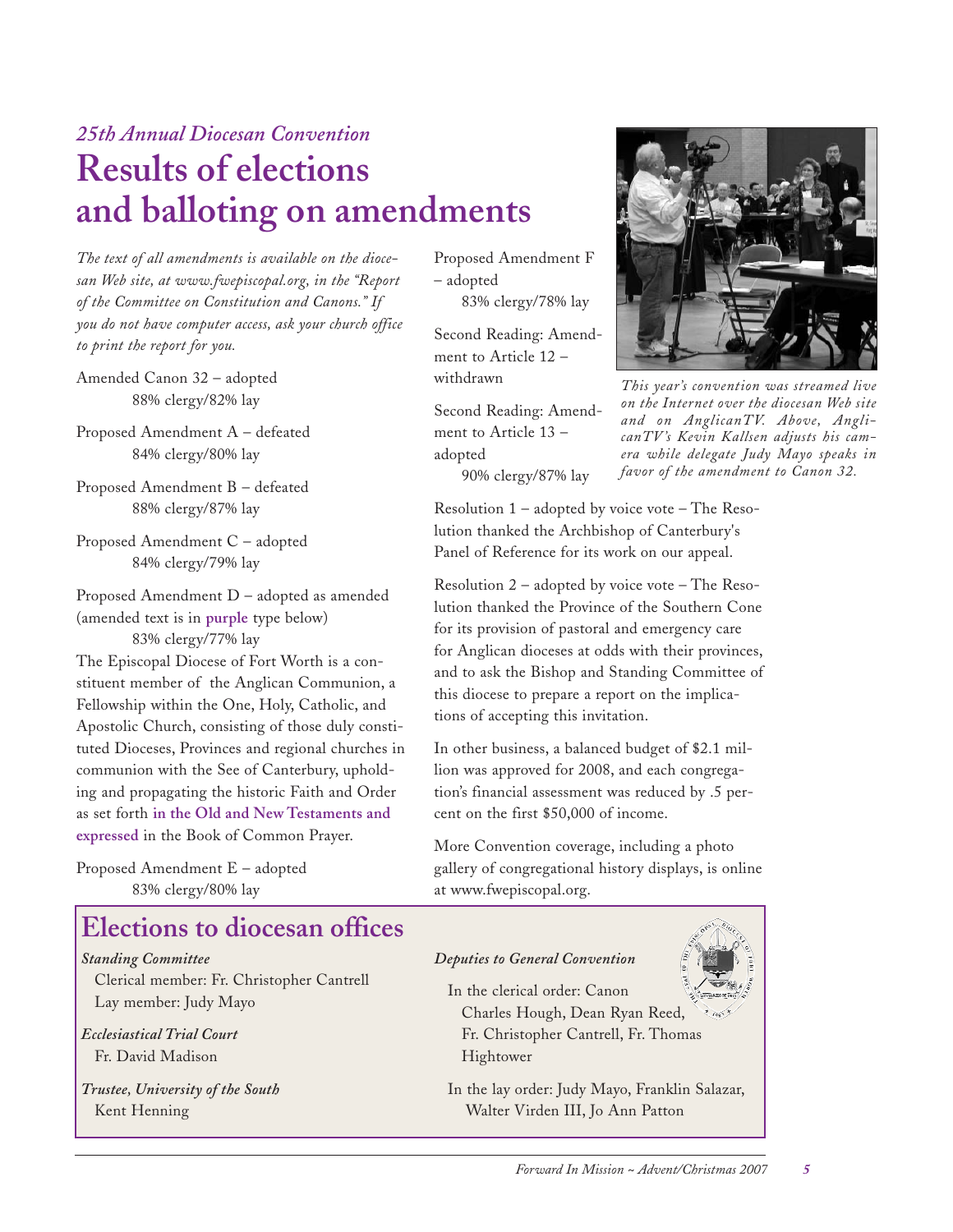## **Around the Diocese**

#### *2007 Bishop Iker Challenge met*

The annual Bishop Iker Challenge Golf Tournament continues to be one of the largest golf



tournaments in the DFW metroplex. Two hundred eighty-eight golfers from parishes all over the diocese teed off on Friday, June 1, at Squaw Valley Golf Course in Glen Rose.

The team of Langas, Lawless, Schissler and Sosa (pictured at left), from St. Peter & St. Paul in

Arlington, finished in first place overall, with a score of 56. The best investment of the tournament was made by Jerre Todd, also of St. Peter & St. Paul, who plunked down \$5 for a drawing ticket and won a custom-fitted set of clubs, valued at \$1,000. (We understand that Jerre, good dad that he is, has given the winning ticket to his son, Brooks.) A pair of Southwest Airlines tickets were won by Gilman Tracy, a parishioner at All

Saints', Fort Worth.

This tournament was a huge success. It provided an opportunity for members and friends of the diocese to come together for a great time benefiting a great cause. The net proceeds for this year amounted to \$29,600, funding swimming pool enhancements at Camp Crucis and providing 50 scholarships for young people to attend Summer Camp. Since its inception in 2001, the tournament has raised over \$200,000.

Our heartfelt thanks go to tournament organizer George Wragg and his family, and all the parish coordinators, volunteers, participants, sponsors, and donors.

Now save the date: The 8th Annual Bishop Iker Challenge is set for Saturday, Sept. 20, 2008.

#### *Scouts "On the Wings of Eagles"*

Boy Scouts, Girl Scouts and Camp Fire Boys and Girls are invited to participate in the God & Church/God & Life retreat over the weekend of Feb. 29 – March 2, 2008, at Camp Wisdom in south Dallas County. The Commission on Scout-

ing in the Diocese of Dallas is sponsoring the program for youth in grades 6 through 12. Participants will earn about 60 percent of the credits for a God & Church or God & Life award and will be presented with the Wings of Eagles retreat patch as they become flying officers in the "Royal Anglican Air Force." The cost is \$25 (including meals); group discounts are available. Scouts bring their own camping equipment. E-mail Fr. Richard Carlisle at pa-icarlisle@stbarnabas.com or see www.stbarnabas.com/retreat.

#### *Mother's Day offering*

Thanks go to all those who made gifts this year honoring mothers, grandmothers, and other



special women in their lives. The World Mission Committee's Mother's Day offering raised over \$11,200 for *La*

*Gran Familia* boys' and girls' home in Northern Mexico. A list of the women honored this year is at www.fwepiscopal.org.

#### *"Visionary Parenting" conference*

Rob Rienow, developer of the "Visionary Parenting" series, will be the featured speaker at a conference Saturday, Dec. 8, at Saint John's, Fort Worth. VP inspires parents and grandparents to impress the hearts of children with a love for God and equips churches to develop family ministries. Saint John's has sponsored the eight-week VP course on Sunday evenings this fall.

The conference is scheduled from 8:30 a.m. to 4:15 p.m. The cost is \$15 for a half day (either half) and \$20 for the whole day. Bishop Iker will celebrate Holy Eucharist at the close of the conference. Lunch and childcare are provided. For more information contact Kristy Leaseburg at the church (817-927-5341).

#### *Canterbury UTA news*

The Canterbury ministry at the University of Texas at Arlington (UTA) will be starting afresh in January. Our lay director is moving on to pursue seminary studies, and Fr. Timothy Matkin of St. Alban's in Arlington will be taking over as



*Kelly Franklin, whose company prints the* Forward in Mission *newsletter, catches his door prize. Kelly is a hole sponsor and plays in the tournament every year.*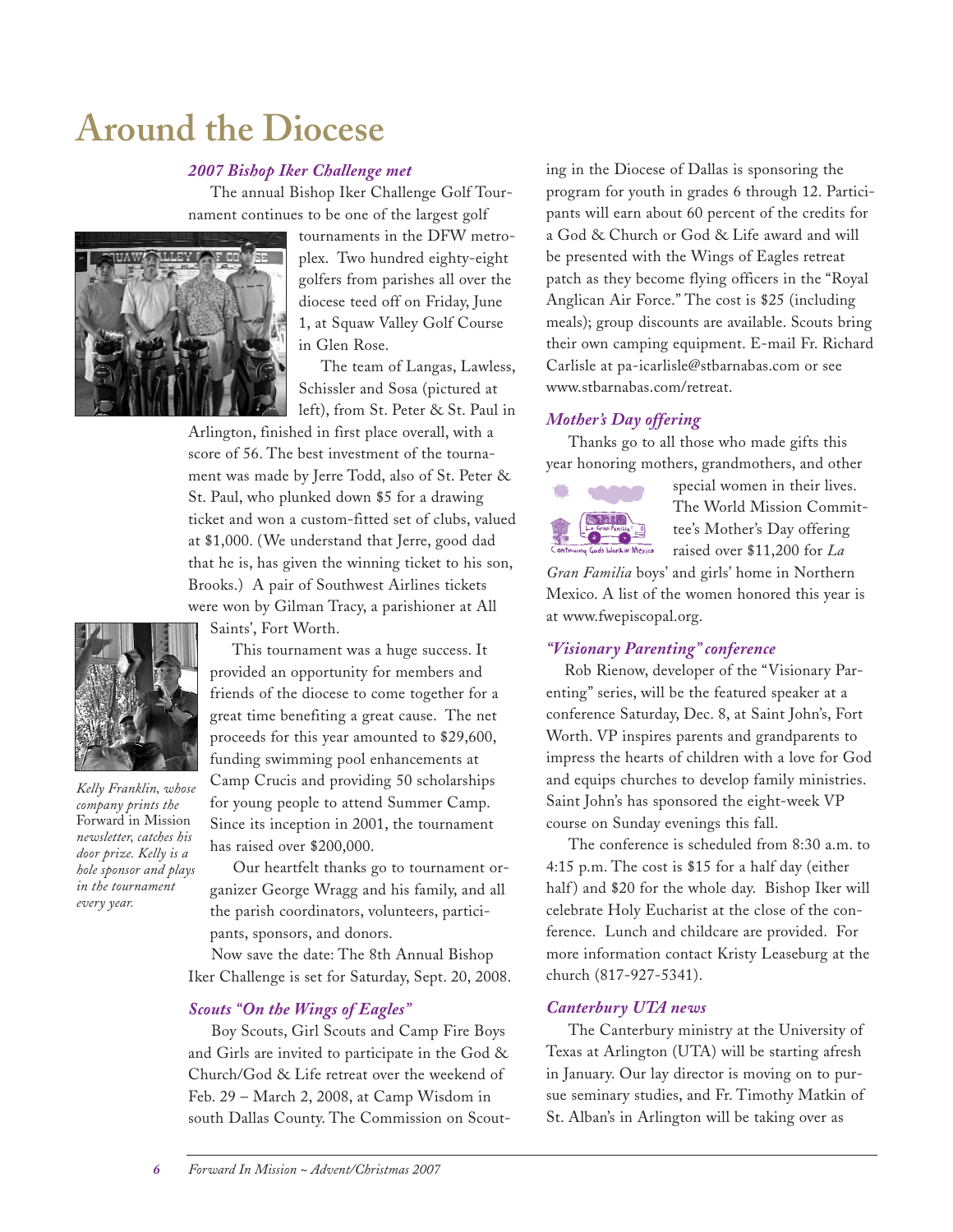**Around the Diocese**

chaplain. He would like to invite students and faculty from the UTA community (including those in your parish) to consider leadership and volunteer roles in this ministry before January. Please help Fr. Matkin to connect with them by sending the name, e-mail, and phone (along with a description – student, UTA staff, or volunteer) to him at utacanterbury@hotmail.com. You may write to the same address to be added to the e-mail list for schedules and event announcements.

#### *Summer Camp Preseason Discount*

The schedule for Summer Camp 2008 at Camp Crucis has been posted, and online registration is in full swing! Sign up and pay in full by Dec. 31 to receive a discount of as much as \$100

off the price of a camp session. For details, visit www.campcrucis.org.



#### *TELET program for youth*

One of the great mission fields of our country is our schools. And who better to take the message of a life in Christ into the schools and among their friends than our Christian young adults themselves!

But where does one begin? What can you say to make a difference? TELET trains young people how to bring up conversations about their faith, how to explain the Christian faith in a simple fashion, how to answer difficult questions, and how to invite others to believe as well.

On Friday and Saturday, Feb. 29 – March 1, 2008, the diocesan Evangelism Commission is sponsoring the first TELET evangelism training for young people from 15 to 20 years old. The overnight program will be held at Camp Crucis. For further information and early registration, contact Fr. Scott Wilson at All Saints', Weatherford, 817-596-8734.

#### *New Testaments door-to-door on Dec. 30*

Bishop Iker asks all Tarrant County congregations to support the CityReachers Scripture Distribution project on Sunday, Dec. 30. On that day, the Fort Worth Star-Telegram will distribute copies of the New Testament to 252,000 homes, along with the morning paper.. Please pray for these households. To contribute, contact the Tarrant Baptist Association at 817-927-1911.

#### *Camp Crucis banners*

Every congregation was invited to bring a banner to the 60th anniversary celebration at Camp

Crucis in September. If your congregation did not have this project completed at that time, it's not too late to participate. Camp Director Jason Bontke encourages every church in the diocese to donate a 3 foot-by-5-foot banner as soon as it is convenient. These flags will fly



permanently from the roof beams in the camp dining hall.

### *Church building projects*

Two of our congregations have building projects under way. St. Christo-



pher's, Fort Worth, broke ground this summer for a new parish house and chapel. And St. Barnabas, in the Alliance area of north Fort Worth, broke ground in October for its own permanent church home. Currently the mission congregation meets at Lone Star Elementary School. Pictured at left, Bishop Iker receives enthusiastic assistanceat the St. Barnabas groundbreaking. At right, auspicious gusts of summer wind lift the acolytes' streamers and the rector's stole on the parking lot at St. Christopher's.

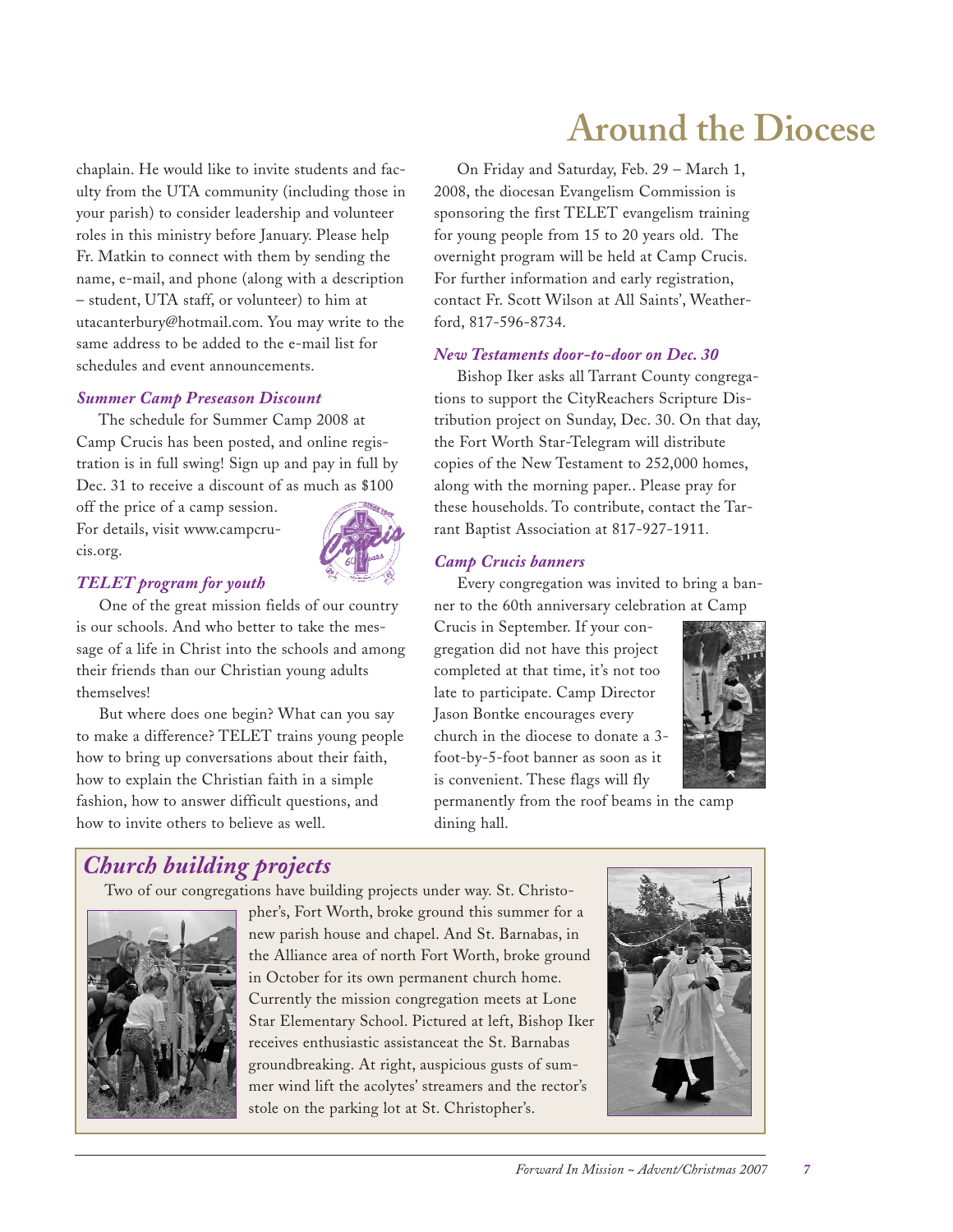#### *continued from page 4*

To submit to and comply with the current direction of the General Convention would mean for us to embrace a distortion of the Christian faith that our forebears would not recognize as a continuation of



'the Apostles' teaching and fellowship.' It would mean driving an even deeper wedge between us and the rest of the Anglican Communion, as well as other Christian bodies, who do not condone recent actions of the General Convention, but rather view them as schismatic and sectarian. We cannot act against our conscience and in violation of the faith once delivered to the saints."

In concluding their report, the Standing Committee wrote:

"We believe it is time for us to take action to secure our future as a diocese. We believe it is time to sep-



arate our diocese from General Convention religion and to join an orthodox Province of the Anglican Communion. However, we do not wish to compel any parish in the diocese to remain with us as we pursue this course of action. With Christian charity toward those who differ from the majority, we are offering an amendment to Canon 32 to provide a process whereby parishes may leave the diocese in an amicable and Christian manner."

As the pastor and chief shepherd of this Diocese, I want to underscore that point: The purpose of the proposed amendment to Canon 32 is pastoral. It is



intended to provide a process and canonical means whereby a parish that determines that, in good conscience, it must separate from the Diocese, may do so with its buildings and assets. Each case, of course, will be slightly different. Every parish will find some who support the direction of the Diocese and some who oppose it, whatever path we choose. The proposed Canon provides a process that would allow for the pos-

sibility of reconciliation, and if that is not possible, then an amicable solution to the controversy, where the positions of all sides are respected. It is my fervent hope that no parish will elect to pursue this course and that we will remain together in mission for the next 25 years and beyond. But if separation must come, let it be accomplished without rancor and litigation. Let it be done in a Godly manner, in charity and in peace. Let it be a parting of brothers and sisters in Christ. On numerous occasions I have said that I cannot make anyone leave the Episcopal Church, nor can I make anyone stay in the Episcopal Church. This is a very difficult time for all of us, and it does not help to demonize one another or to attack the integrity or motives of those who disagree with us. It is not a time for threats, intimidation, or coercion. It is a time for grace, cooperation, and mutual respect. The multiple lawsuits that have been filed across the United States by The Episcopal Church against good Christian people over the ownership of their church property are outrageous. It is a scandal to the Body of Christ, and it must stop! This is not the way Christians deal with one another.

Tomorrow morning, after our votes have been cast today, your local church will remain unchanged. You will have the same priest, same building, same Prayer Book, and all the rest, that you had last Sunday. And I would like to say a word of reassurance to all of you, if I may, that this also will be the most likely scenario next year, following a possible ratification vote on any proposals that we adopt on first reading today. Your church and your priest will still be there for you and your family. The liturgy and worship in your congregation will continue as it has in years past, edifying the faithful and giving glory to God. Any and all who wish to join us will still be warmly welcomed, and we will continue to reach out to the world about us in evangelism and witness to the saving Gospel of Jesus Christ. Do not be fearful; trust God to provide. Do not vote today out of fear, but out of conviction, in confidence and in faith.

On a personal note, last week I celebrated my 33rd anniversary of ordination to the sacred priesthood. I joyfully reaffirm before all of you my ordination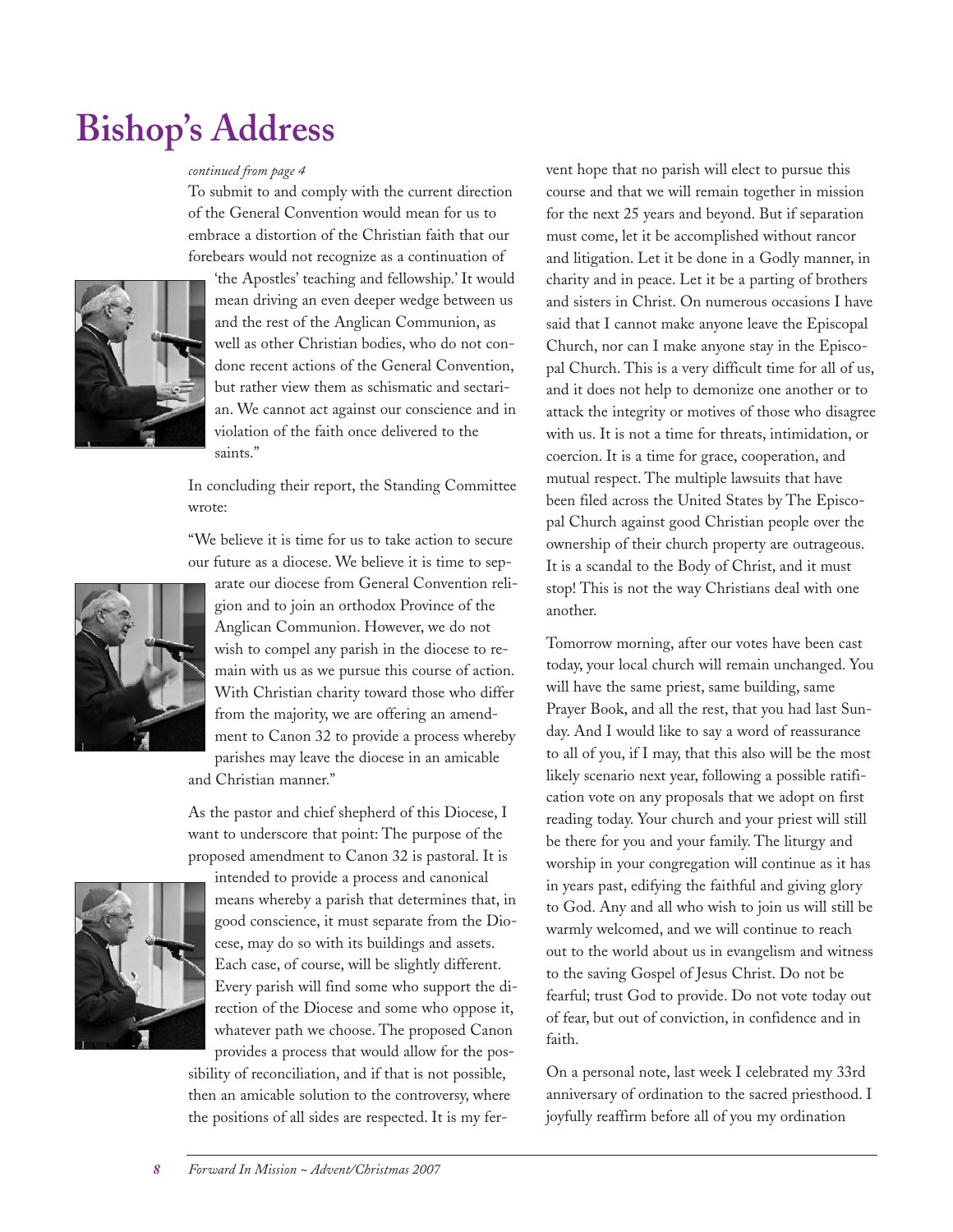vows "to be loyal to the doctrine, discipline, and worship of Christ as this Church has received them." In the Spring, I will celebrate the 15th anniversary of my consecration to serve as your Bishop. I joyfully reaffirm before all of you that I will continue to "guard the faith, unity, and discipline of the Church," to the best



*Bishop Iker's address was interrupted several times for applause.*

of my ability and with God's grace. From time to time someone will ask, "Why don't you just resign and go away and join some other church where you will be happy?" My reply is always the same; because I cannot forsake the faithful people of this Diocese. I cannot renounce the sacred vows I took when I was called by God to serve as your Bishop. I will not desert the flock that has called me to shepherd them in this Diocese. I will not cease to guard the faith. I will not forsake those who look to me for spiritual leadership and guidance. As Jesus himself said, it is the hireling who, when he sees the wolf coming, runs away and abandons the sheep. The good shepherd remains to defend and lead the sheep entrusted to his protection and care. I am not going to abandon the faithful of this Diocese in the midst of the assaults and threats being hurled at us for standing up for what we believe.

The controversies and divisions that confront us are not about me or about my role as Bishop. They are about the truth of the Gospel, the authority of the Bible, and the received teachings of the apostolic Church. My theological positions have not changed on any of the issues that are before us. Likewise, this Diocese has not deviated from the historic faith and order of the catholic Church. We are not the cause of division or schism; we are a part of the solution. We are a part of the realignment that is shaking up and reshaping the Anglican world. We are for preserving the unity of the Church and for mending the tear in the fabric of our beloved Communion. For all these reasons, our commitment to Christian orthodoxy must remain clear and unwavering. We will make common cause with all who

share this faith, these values, and this mission. The proposals before this Convention have one clear message: We here in the Episcopal Diocese of Fort Worth intend to be who we have always been, to believe what we have always believed, and to do what we have always done. We will remain an orthodox diocese of catholic Christians, full members of the worldwide Anglican Communion. Above all else, we are committed to serving and obeying the Lord Jesus Christ, as we uphold the authority of the Holy Scriptures as the revealed Word of God and our ultimate authority in all matters of faith, morals and doctrine. If that makes us enemies of some, if that brings on threats and intimidations, if that brings on militant opposition – then so be it. We will face it together, as God gives us His grace and guidance.

My dream is for a day when we are not under attack by adversaries from within the same church or engulfed in endless religious controversies. I long to be a part of a Province that wants us and values our witness, instead of threatening us and isolating us as a "problem diocese." My hope is for a time when we are not sidetracked from the mission of the Church by endless conflicts, so that we can be truly set free to focus on making disciples, planting new churches, building up the Body, equipping the saints for ministry, encouraging the faithful, and doing the work of Jesus Christ in the world. May God in His goodness hasten the arrival of such a day, such a time, and such a Church.

 $+$  Jack L. Strin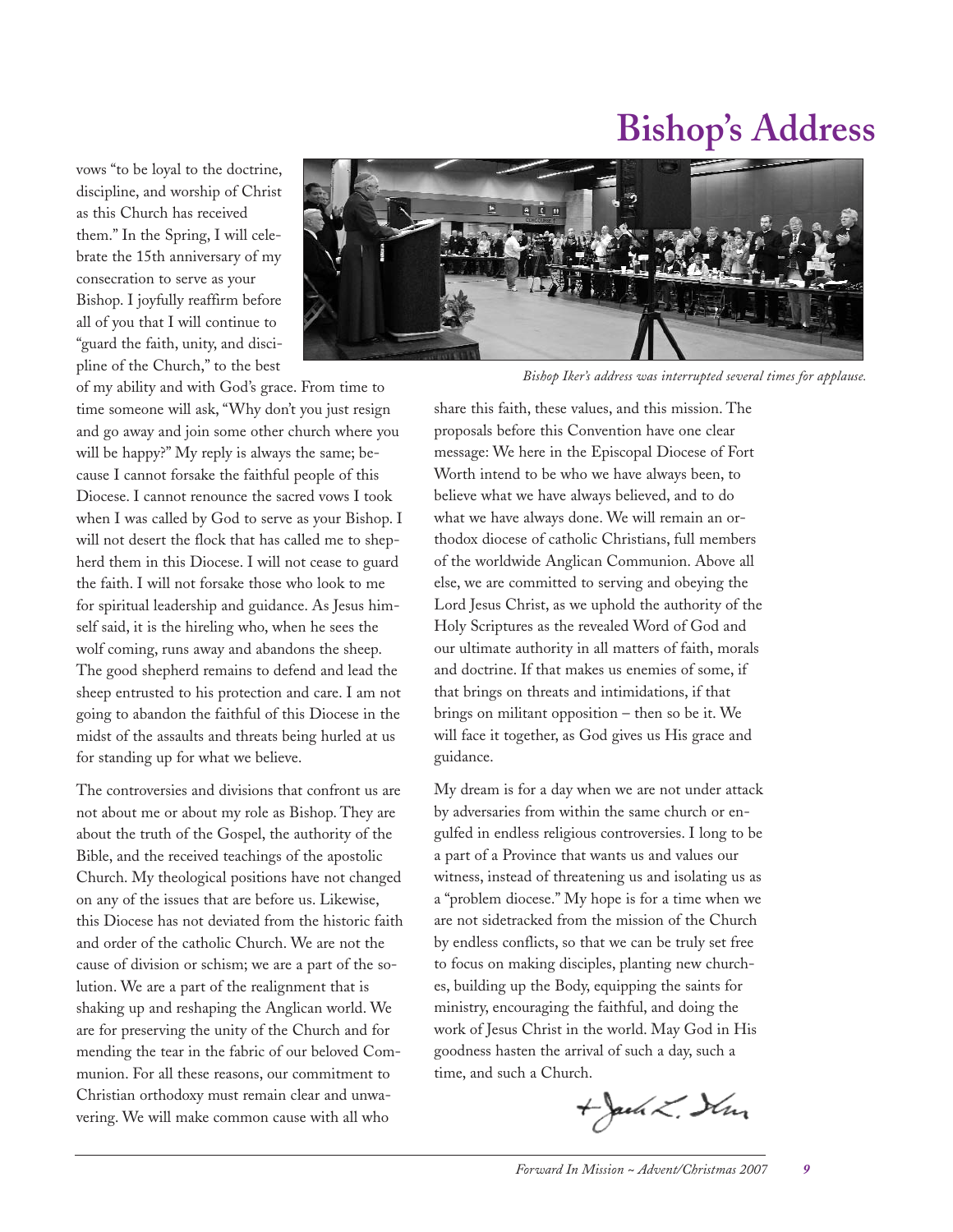### *Reflections on mission* **Loving our neighbors in Malawi**

*by the Rev. Louis Tobola*

Making the five-hour drive from Lilongwe International Airport, Malawi, to the Bishop's residence in Mzuzu, one has the unexpected response that you have seen all of this before: Africans walking on the road, carrying a day's firewood and/or a 100-lb. bag of maize on their head; grass and mud living structures too numerous to count; and people too thin from too little to eat. Within the quiet, comfortable transport of a Honda SUV, surrounded by companions from your world, it feels like you're watching television. Nothing can penetrate your comfortable reality. Until slowly day by day, hour by hour the demanding, harsh reality of African life settles upon you. And, once it does, unlike television, you can't turn it off.

I don't know who coined the phrase "Third World" to describe a country such as Malawi, which is the world's third-poorest nation. It is an inadequate phrase. The daily differences between our world and the people of Malawi are so great it



*Fr. Tobola with children at the Lubagha School, Mhuju, Malawi*

generous hospitality unequaled anywhere.

Wherever our mission team went we were greeted by smiling faces, joyous singing and always, a gift. The gift could be a handmade shirt, a fishing net, or a carefully prepared and solemnly served meal. Receiving such hospitality from those who have so

worlds, there comes the most gracious,

little for those who have so much challenged our imaginations. Could we grasp this experience of true hospitality?

The purpose of this mission trip was to strengthen the relationship between our diocese and the Diocese of Northern Malawi. While the Diocese of Fort Worth provides 90 per cent of the operating support for our companion diocese, sending money, while very important is not enough.

Strengthening relationships means sending people who by their presence say: You are important to us, you are necessary for our shared ministry, and you are not forgotten. In Malawi it is all about this relationship. To strengthen this relationship, we ministered to orphans who have lost both parents to AIDS; school children who attend class in mud school rooms under a grass roof; and, hospitals whose patients' suffering can be relieved only the slightest. And yet, within this context one discovers churches which have the most joyous worship one can experience. African music and dance has no peer. As an African Benedictine monk told me recently, "Other people need paper with notes and words so they can make music. For us, music is in our blood." I believe it is.

For those of us on this mission trip – Dr. Glen Petta (our team leader), Vince Osborne, Chad Fillmore, Rob Sell, Chad Nusbaum, Jonathan Duncan, the Reverends Davidson Morse, Stuart Smith, and myself – the decision to go was not made out of curiosity or a spirit of adventure. It was out of call. It was not our doing. It was Christ's. Having returned, we know the many needs of Africa cannot be addressed by one person. However, having found a new neighbor in the Diocese of Northern Malawi, it is that neighbor Christ commands us to love.

*Fr. Tobola is the vicar of St. Barnabas the Apostle Church in the Park Glen neighborhood of north Fort Worth.*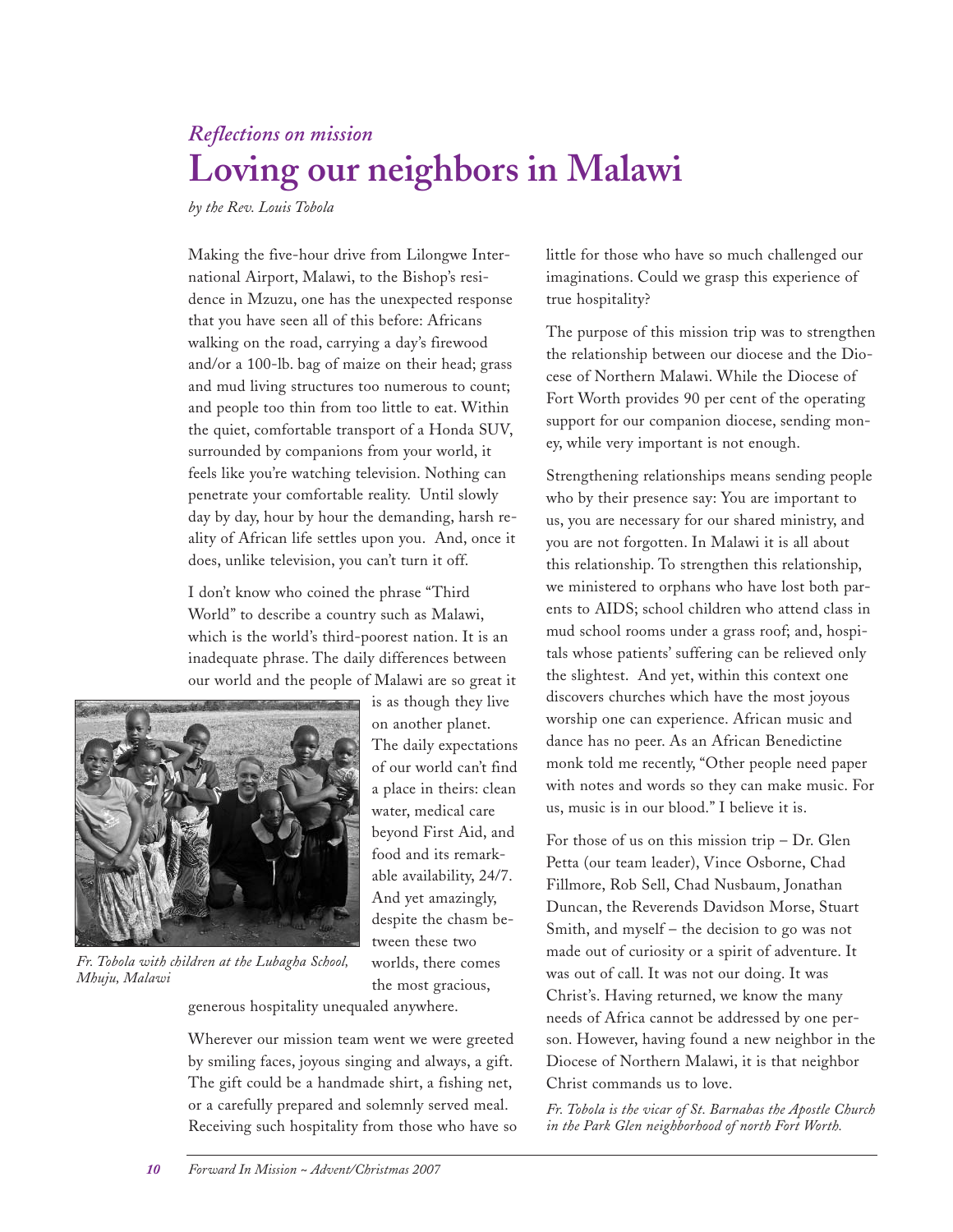## **Celebrations**



*St. Timothy"s, Fort Worth, celebrated the 50th anniversary of its founding with a Eucharist and sit-down dinner on Oct. 13. At left, Fr. Christopher Stainbrook presided in the presence of Bishop Iker. The preacher was Canon Charles A. Hough III, right, a son of St. Timothy's, who recalled a transforming worship experience from his boyhood that brought his faith to life.*





*Among those participating in the service was Fr. Michael Heidt, son of the Canon.*



*Mary Beth Hwang chanted the litany for the Holy Cross Day ordination of Fr. Randall Foster. Ms. Hwang also made the red chasuble, stole, and maniple in which Fr. Foster was vested. The new priest is chaplain of St. Vincent's School in Bedford.*



*A release of doves followed the Aug. 4 service of installation and institution for Fr. Kenneth MacKenzie (right) as rector of All Saints', Wichita Falls. Fr. MacKenzie previously served in the West Indies.*



*At the conclusion of his Sept. 8 ordination service, Fr. Chuck Hough (left) shares a laugh with his father, Canon Charles A. Hough. The new priest was ordained by his godfather, Bishop Iker, and is the curate at St. Mark's, Arlington.*

*Fr. Kingsley Jon-Ubabuco (right) passes the peace during his June 23 ordination service. Fr. Jonathan Ogujiofor preached the sermon at the service,*



*which was held at St. Peter & St. Paul, Arlington. Fr. Kingsley is the vicar of St. Philip the Apostle Church in Arlington.*